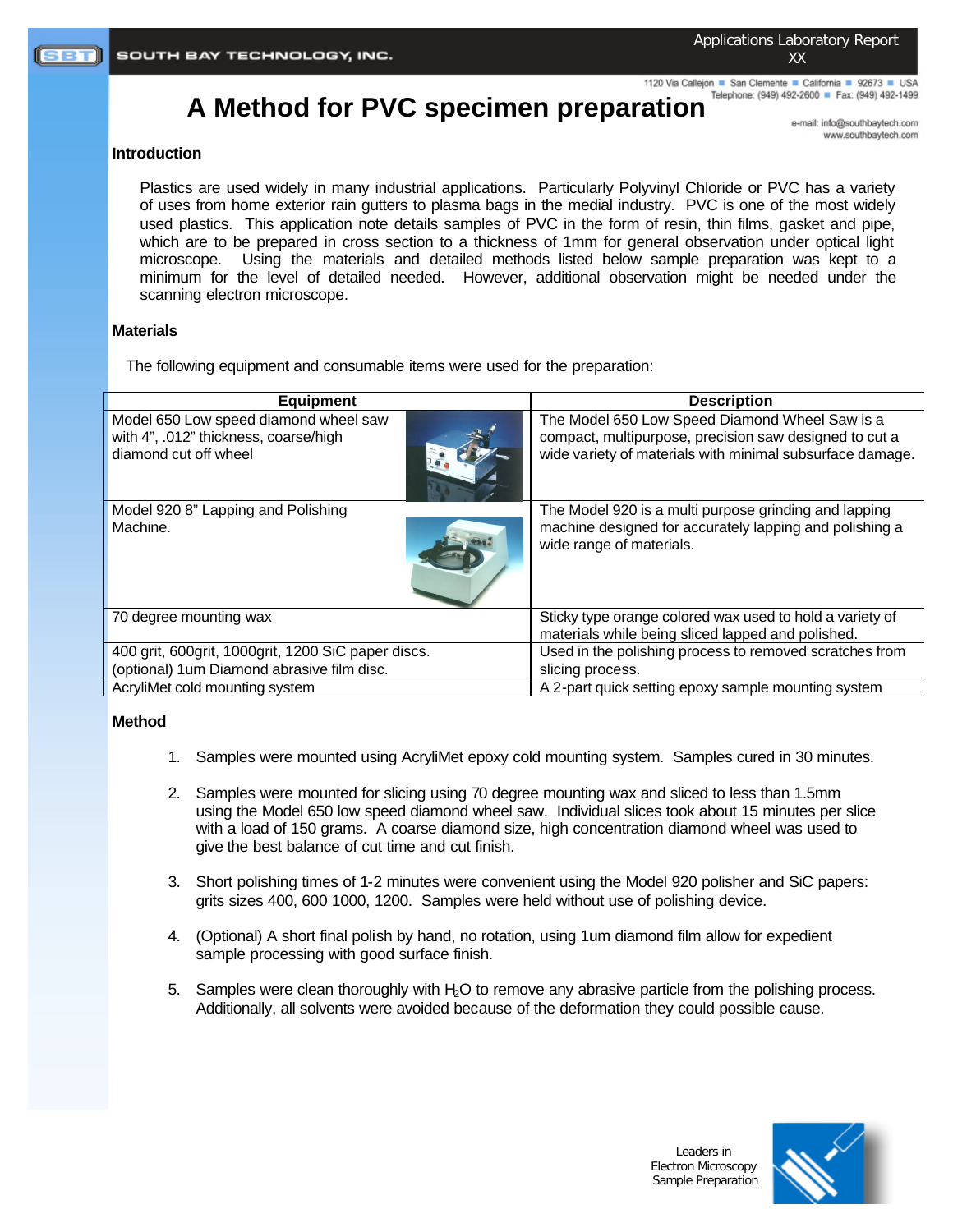1120 Via Callejon ■ San Clemente ■ California ■ 92673 ■ USA Telephone: (949) 492-2600 Fax: (949) 492-1499

> e-mail: info@southbaytech.com www.southbaytech.com

# **Results**



# **Conclusion**

The PVC resin, film, gasket and pipe were prepared accordingly and the need for any further SEM observation could be possible. Depending on the level of specific detail needed for SEM observation the polishing process can be tailored to achieve the desired results. In general sample preparation of plastics like PVC can be considerably similar to other metallographic materials but still must be tailor to particular materials because of their ability to deform, the nature of deformation and thermo-sensitive nature.